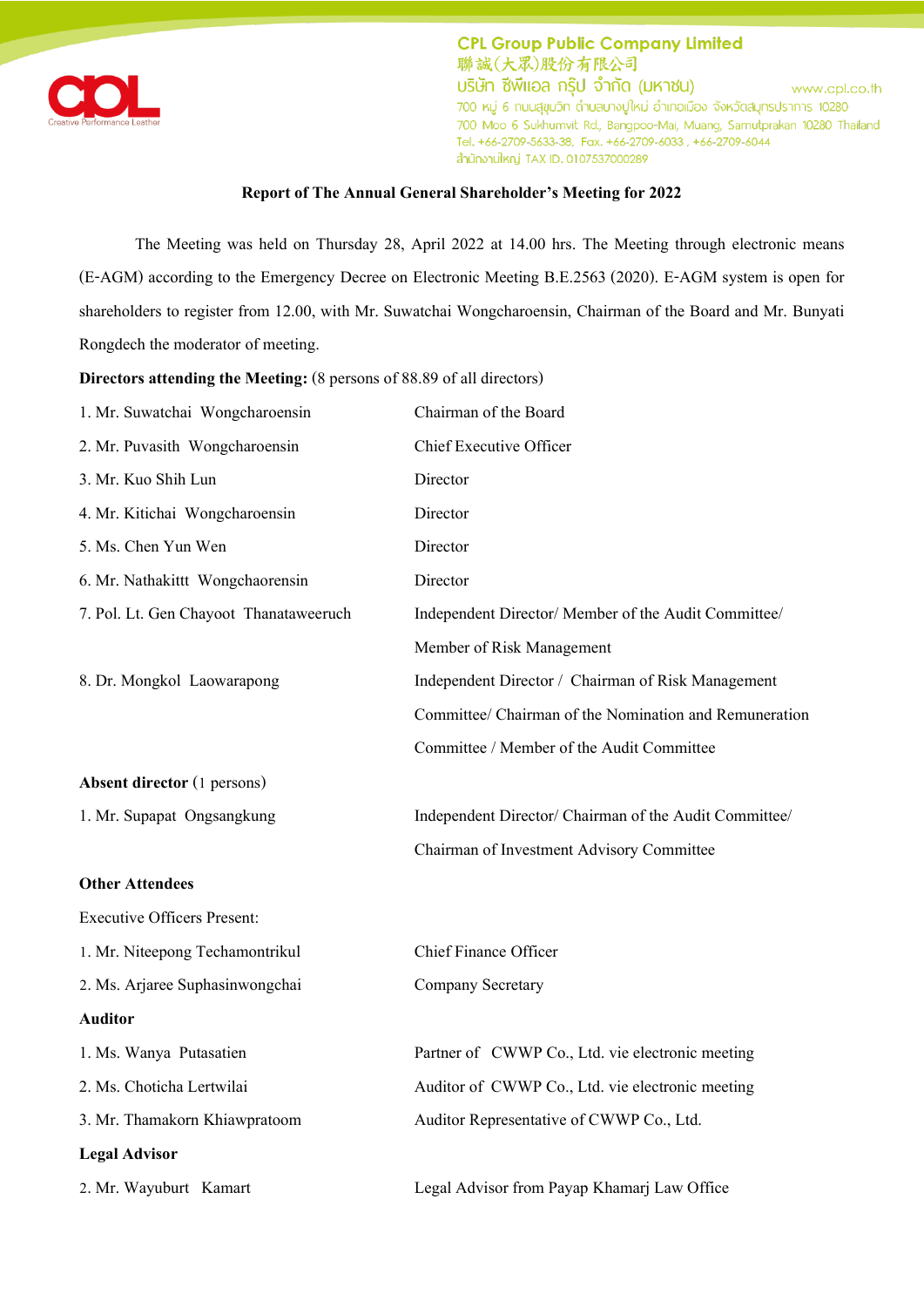

#### **Preliminary Proceedings: 14.00 p.m.**

Mr.Suwatchai Wongcharoensin was the Chairman of the meeting ('Chairman') and Mr. Bunyati Rongdech was the moderator of the meeting. ("Moderator")

The Chairman thanked the shareholders for taking the time to attend the Annual General Meeting of Shareholders of CPL Group Public Company Limited this time for the year 2022 due to the current situation of the coronavirus infection epidemic (COVID -19). The new outbreak in Thailand has widened the scope of the epidemic in many areas. The company has a concern about the health and safety of the shareholders. Including those who are incredibly involved in organizing the meeting, Therefore, the Annual General Meeting of Shareholders for the year 2022 is scheduled as an electronic means (E-Meeting).

Mr. Bunyati Rongdech, The moderator informed the meeting important rules for the meeting and voted as follows:

- In voting, One Share One Vote.
- For self-attending shareholders and proxies in Proxy Form A and Form B, they must vote only one of the following: agree, disagree or abstain, without dividing their votes in each agenda. In voting for each agenda item (except for Agenda No. 5 to consider the appointment of directors in place of those retiring by rotation.)
- In counting the votes, shareholders who disagree or abstain Vote through the E-Meeting system continue counting the votes. For shareholders who agree, there is no need to vote through the E-Meeting system.
- Proxies from foreign investors and appoint a custodian in Thailand to be a share depository and keeper, who use Proxy Form C, can determine the votes for each agenda item.
- In counting the votes, the Company will deduct the dissenting and abstained votes from the total number of votes of the shareholders who attend the meeting and have the right to vote and the remaining votes will be considered as agreeing votes.
- For Agenda 5: To consider the appointment of directors in place of those retiring by rotation allowing shareholders to vote through the E-Meeting system whether they agree, disagree or abstain. To count the votes, there will be a separate vote for each director. For shareholders who do not vote in any way through the E-Meeting system, it will be considered that they vote for approval.
- The resolution of the meeting will be based on the majority vote of the shareholders who attend the meeting and have the right to vote. Unless otherwise stipulated by law, that is, in Agenda 6 to consider and approve the directors' remuneration, which must be approved by a vote of not less than two-thirds of the total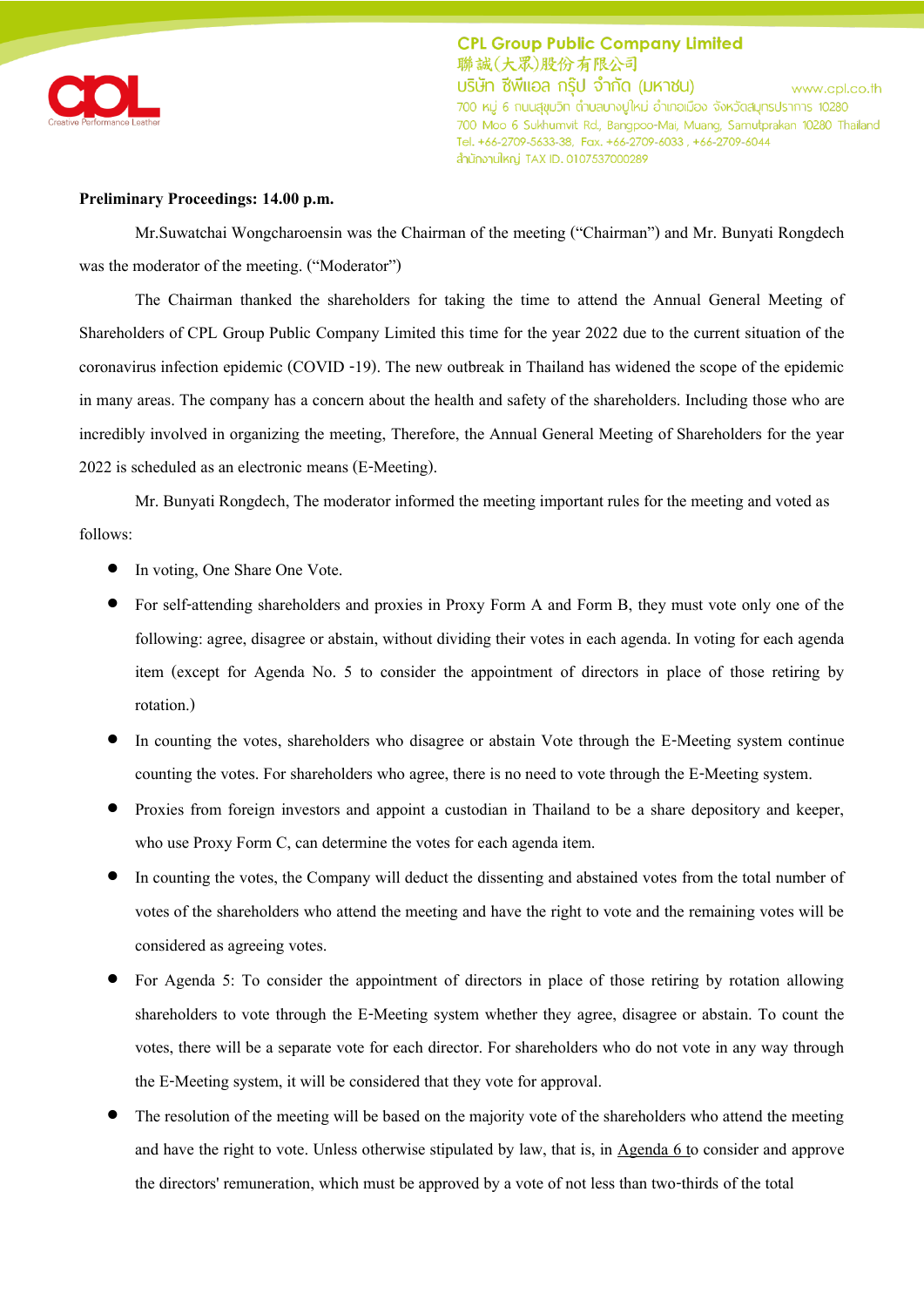

number of votes of the shareholders who attend the meeting and have the right to vote. Agenda 8 to amend the objectives of the company and amending the memorandum of Association Clause 3 which requires approval by a vote of not less than three-fourths of the total number of votes of shareholders. And Agenda 2 this agenda requires no vote of shareholders. The moderator of the meeting will notify the voting to the meeting after the counting of votes for that agenda is completed.

- The shareholders must remain on the agenda until the end of the agenda and must vote on each agenda item before the voting is closed on that agenda. The system will open for voting for 1 minute. In case of leaving the meeting room (Log Out) before the voting is closed on that agenda Shareholders will not be counted to constitute a quorum for such agenda. However, leaving the meeting room (Log Out) in any agenda does not disqualify the right of shareholders / proxies to return to attend the meeting or vote resolution in the next agenda.
- For the criteria for asking questions before voting in each agenda the chairman of the meeting will allow the meeting attendees to ask questions and express opinions on issues related to that agenda. The Company reserves the right to consider and select questions as appropriate and if any questions cannot be answered during the meeting due to the time limit. The Company will continue to collect, answer and disclose in the meeting minutes or through the Company's website. As appropriate by asking the meeting attendees to type their first and last names. Status as a shareholder, proxy, followed by questions or comments in the Q&A box and pressing the question can be done in 2 cases: if many questions related to that agenda have been submitted to the system.
	- **Send questions via text.** Able to type the desired text then press the symbol as shown in the picture to send the question.
	- **Send questions by voice** can press the button "Record audio" and then press the button. "Stop recording" when the question has been asked. And can press the button "Send question" to send questions by voice.
- If the shareholders would like to vote (e-Voting), they can press the "Vote" button by selecting agenda as shown in the Dropdown, and the system will show the status. Voting is Shareholders can press the voting button as follows: 1. Agree 2. Disagree 3. Abstain from voting as wishes. If shareholders wish to cancel the latest voting, they can press the button. "Cancel the last voting" (where the shareholders can revise their votes until the agenda is closed)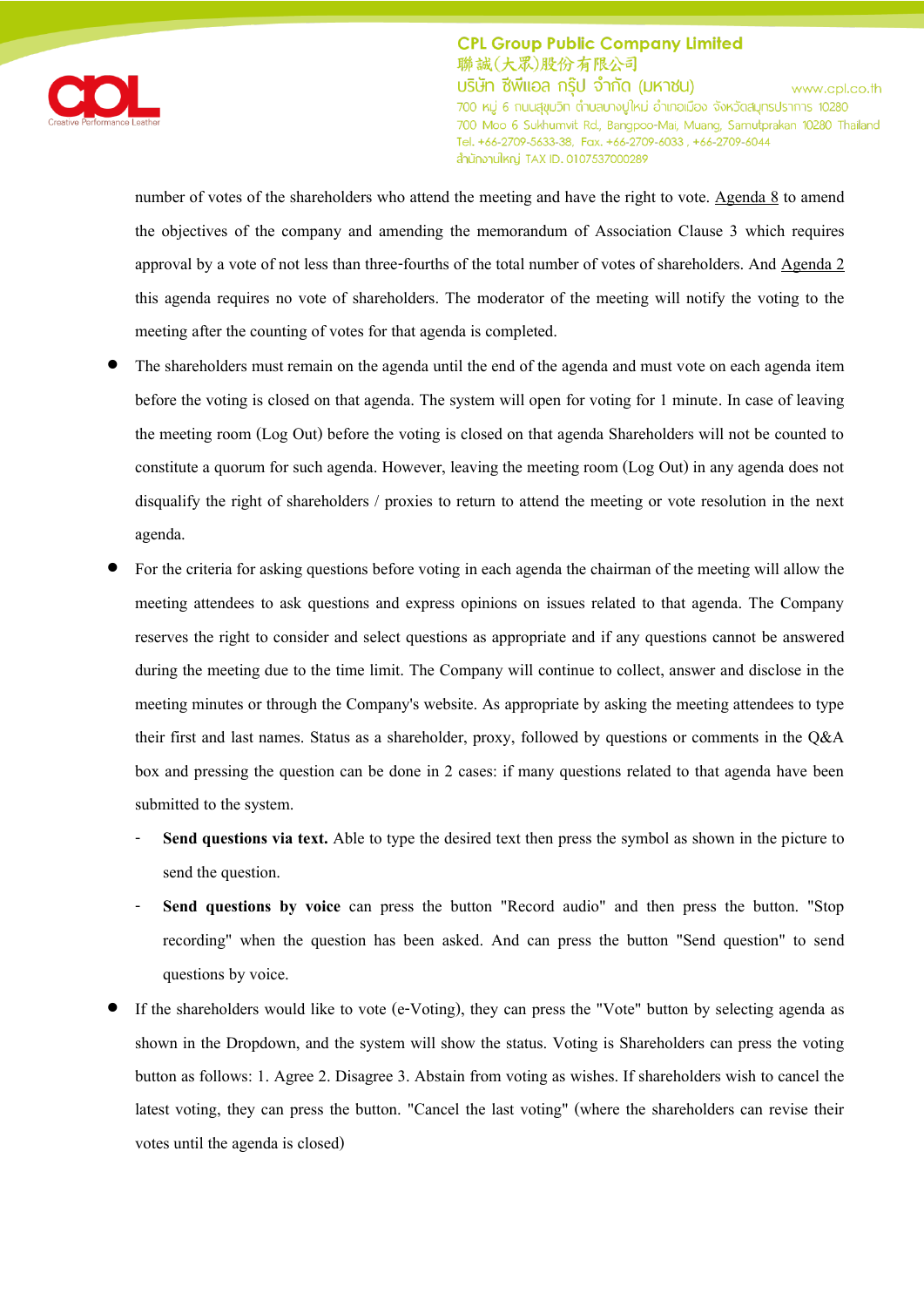

 If the shareholders have problems attending the meeting and voting systems, Please follow the rules for the meeting following the regulations announced by the company or contact the administrative staff at the telephone number provided in the document is 02-931-9818

In the shareholders' meeting of the listed companies regarding the vote counting in the meeting, it is considered appropriate to arrange for an impartial shareholder meeting to verify the status of the shareholders. The voting was conducted with transparency. We would like to invite Legal Adviser Mr. Wayuburt Kamart to take care of the vote counting and oversee the meeting. Shareholders following the laws and regulations of the company Ms. Wanya Putasatien, Partner of CWWP Company Limited, Ms. Choticha Lertwilai, Auditor, (via electronic media) and Auditor Representative of CWWP Co., Ltd.

## **Quorum Announcement**

The moderator announcing the opening of the Annual General Meeting of Shareholders for the year 2022

- 1. 33 shareholders attending in person, representing 41,158,381 shares
- 2. 22 by proxies, representing 316,259,654 shares

Total 35 shareholders totaling 357,418,035 shares, representing 81.2601% of the issued shares. All of the company constituted a quorum. The quorum under the Public Limited Companies Act B.E. 2535 and the Company's Articles of Association stipulates that there must be at least 25 shareholders and proxies and must hold shares amounting to not less than one-third of the total shares sold of the company.

#### **Agenda 1 : To certify the Minutes of the 2021 Annual General Meeting of Shareholders**

The Chairman assigned the moderator of the meeting. Has started the meeting that The Company held the 2021 Annual General Meeting of Shareholders on April 28, 2021. The company has recorded the minutes of the meeting correctly. According to the resolution of the meeting and completed within 14 days from the date of the 2021 Annual General Meeting of Shareholders by sending to the Stock Exchange of Thailand and the Ministry of Commerce Within the time prescribed by the law And published on the company's website (www.cpl.co.th) by attaching a copy of the minutes of the meeting in the invitation letter that the company has sent.

The Board considered and agreed to propose the minutes of the 2021 Annual General Meeting of Shareholders to the meeting to certify such a report.

The moderator inquired whether any shareholders had any questions or concerns or had additional advice. There were no questions or concerns or any additional suggestions, the moderator requested the meeting to consider approving the minutes of the 2021 Annual General Meeting of Shareholders.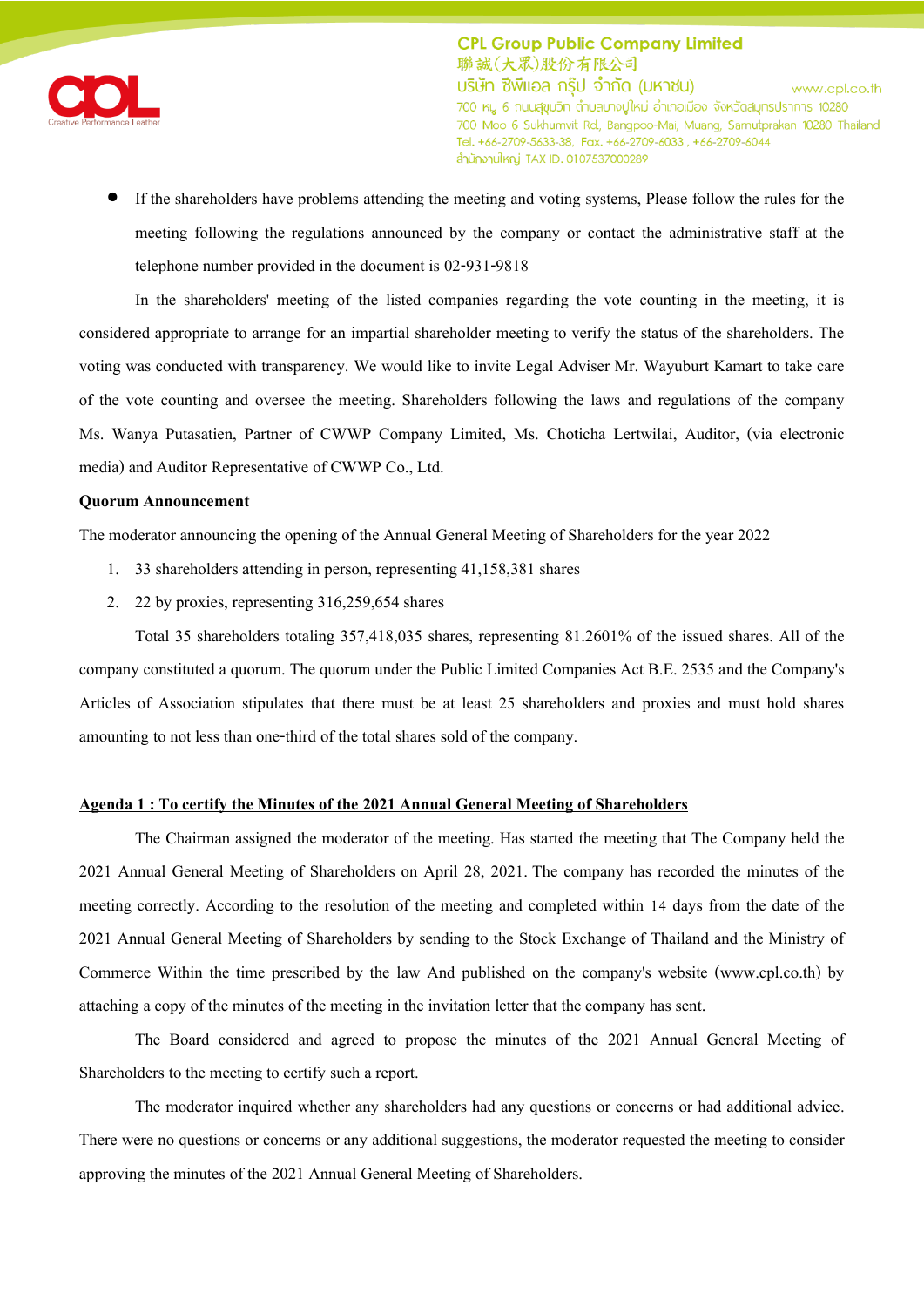

**Resolution:** The meeting resolved to certify the Minutes of the Annual General Meeting of Shareholders 2021 as follow:

| Approved by            | 372,976,135 | Votes. | Equivalent to | 100.0000 | percent |
|------------------------|-------------|--------|---------------|----------|---------|
| Disapproved by         | -           | Votes. | Equivalent to | -        | percent |
| Abstained by           | -           | Votes. | Equivalent to | -        | percent |
| <b>Invalid Ballots</b> | -           | Votes. | Equivalent to | -        | percent |

## **Agenda 2 : To acknowledge the Company's Business Performance of 2021.**

The chairman assigned the moderator of the meeting. Moderator invited Mr. Puvasith Wongcharoensin, Chief Executive Officer. To report the business's overview business operations in the past year, and the success of CPL GROUP is in line with future global trends of Environment, Society and Governance (ESG).

Chief Executive Officer reported to the meeting that in the past performance, the company has maintained a good operating performance. Therefore, we would like to report the operating results of the Tanning and finished leather business for the year 2021, which has recovered its earnings. In addition, internal processes have been improved, to increase production efficiency including focusing on the development of new products such as Sustainable Article and in 2022 it is expected that the operating results will return to the same as before the year of the Covid -19. Later, it is a new leather product that the company a product has been developed, BIO-TAN is the latest leather product that the company has been developing during the last few years. Its chrome-free tanning process is environmental-friendly, using Zeology technology. We are working with various brands and BIO-TAN is very well supported by PUMA, ADIDAS, FRED PERRY, etc. It can be seen that the growth rate of BIO-TAN products has increased significantly during the past years and we are expecting that it will be doubled this year. Acquired new customers, namely TOMMY HILFIGER while DR.MARTENS and TIMBERLAND and customers began to expand their production capacity in Thailand, which was good for the company. The challenge is the rising price of raw materials and chemicals, which the management team will manage in this section to control the price. And currently the company there is various operational plans as follows: CPL X JAPANESE, Brand supply chain mapping , C-LEAN Line Engineering to increase efficiency, increase speed and reduce operating costs.

Safety Product Business was declined. Due to the decrease in industrial customers but in this business, there are also products other than safety products, which are products that meet the needs of protection against the COVID-19, which is expected in 2022 with better. The business that has been added is Smart Factory which consists of Smart Sense, Engineering, Big Fan, Now End of Waste and the company's products. Those that have operated during the past year are the PLY and GALA VELA brands.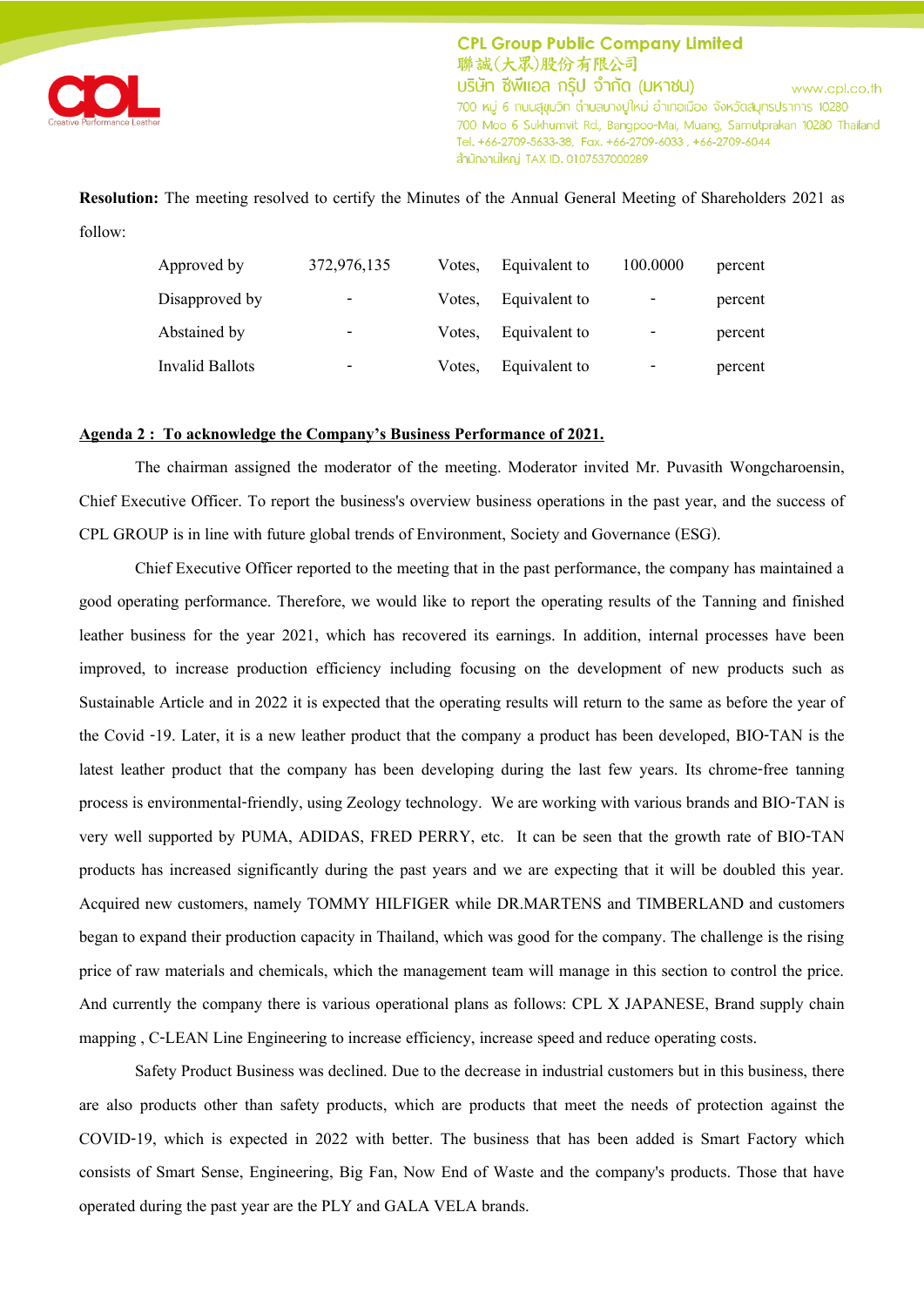

For conducting business under ESG, the company received awards and evaluation results as follows:

1. Obtained 'Gold Rated' category LWG standard.

1) A Plant - Raw Hides to Tanned

2) Category D Plant - Tanned Hides to Finished Leather

3) Category A - Raw Pigskin to Tanned

2. 'Green Industry Green Industry level 3 Green system green system' from the Ministry of Industry

3. Get a diploma Operation and promotion of greenhouse gas emission reduction product type 'The Carbon Footprint type Leather Crazy Horse'

4. Received a certificate in operations and promote the reduction of greenhouse gas emissions Organization type 'The Carbon Footprint type Organization'

5. Received the 'CSR-DIW Award 2019' award from the Ministry of Industry by the Department of Industrial Works

6. Received a certificate on the 'Circular Economy Development Project in the Plastics and Tanning Industry' from the Department of Industrial Works.

And invited Mr. Niteepong Techamontrikul, Chief Financial Officer to report the operating results for the year 2021 as follows: 1) Statement of Financial Position 2) Statement of Comprehensive Income 3) Analysis of Operating Results.

1. Statement of Financial Position Assets as at the end of 2021 increased from 2,132 million baht to 2,439 million baht, an increase of 307 million baht. The significant increase in items was inventory, an increase of 334 million baht due to business expansion. One and there are purchases related to the Covid-19. Trade accounts receivable increased by 26 million baht due to an increase in sales. Investment in Associate increased by 20 million baht due to the launch of CPL Venture Plus Company Limited to operate a business that is expected to have business growth and sustainability in the future. Significant reductions in items were Properties, Plants and Equipment decrease of 25 million baht, a decrease in the Right of use in Asset 21 million baht as a result of depreciation during the year and Cash and Cash Equivalent decreased by 20 million baht.

2. Liabilities of 2021 increased from 1,197 million baht to 1,443 million baht, an increase of 246 million baht. The significant increase items were Short-term loans from financial institutions, an increase of 211 million baht, Account payable increased 102 million baht due to the purchase of raw materials to support the expansion and more transactions the reduced list is Long-term loan decreased by 60 million baht, must be paid within 1 year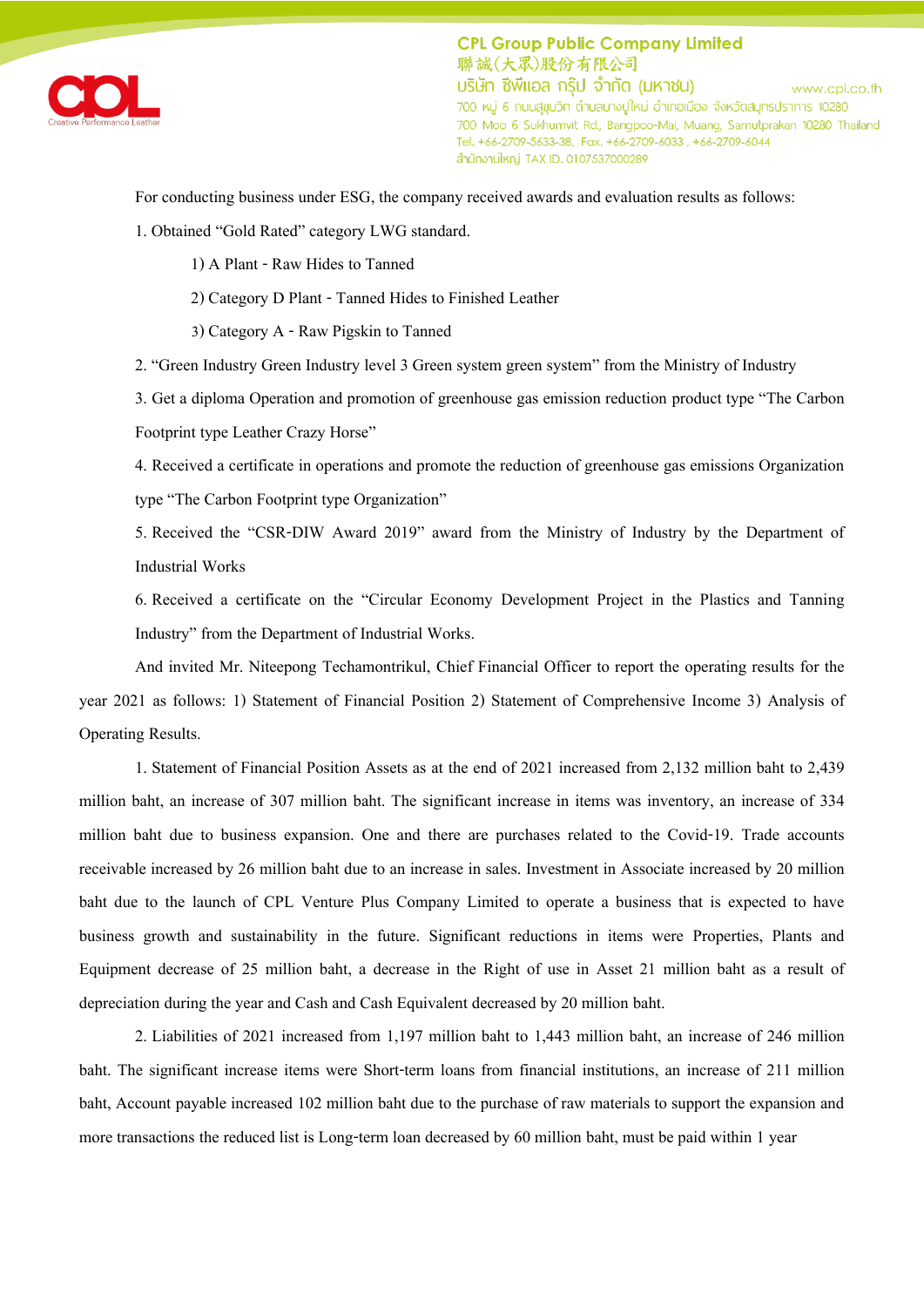

3. Performance of the Income Statement Overall in 2021 is considered a better year for the Company. Revenue was 1,878 million baht, an increase of 284 million baht or 18%. The main income came from 3 businesses as follows: 1) Finished Leather 1,188 million baht or 63% 2) Safety Products Business 643 million baht or 34% 3) Tanning Services 47 million baht or 3% and the company's expenses a total of 5 million baht was able to reduce sales expenses as a result of claims, and travel expenses but administrative expenses increased by 9 million baht, which was an increase in salary, and welfare of employees and executives because during the past year the company there has been a reduction in salary and welfare to help the company in the situation of COVID- 19. The gross profit of the company increased from 350 million baht to 432 million baht. The net profit increased from 19 million baht to 69 million baht. Profit ratio of sales it also raised as gross profit rose from 21.95% to 22.50% and net profit increased from 1.18% to 3.68%.

Summary of Return for shareholders is as follows: Asset 2,439 million baht. Return on equity increased from 2.02% to 6.93%. Dividends will request a resolution from the 2022 Annual General Meeting of Shareholders and legal reserves as per the policy.

Moderator has reported the award and the results of the assessment of the Company for the year 2021 as follows:

1) Received an assessment of the quality of the Annual General Meeting of Shareholders of Listed Companies ('AGM Checklist') for the year 2021from the Thai Investors Association. Received a score of 100 full evaluation results.

2) Received the Corporate Governance Assessment of Listed Companies ('CGR') for the year 2021 from the Thai Institute of Directors Association. Received a rating of 'very good' or a 4-star rating.

3) Has announced its intention and is a coalition against corruption of the Thai private sector. And operate in accordance with anti-corruption and corruption policies In addition; anti-corruption and anti-corruption policies have been published, on the company website under investor relations so that those involved can access the information The Company has organized training courses to provide knowledge and action against corruption and corruption to directors. Management team and employees continuously There are high-level executives to observe and give advice on suspicions of anti-corruption and corruption, and the company the self-assessment form or Checklist 71 items of the Thai Private Sector Coalition Against Corruption (CAC) has been submitted in March.

Moderator asked if any shareholders had any questions or concerns. When no shareholder has any questions or doubts meeting moderator Lets proceed to the next agenda.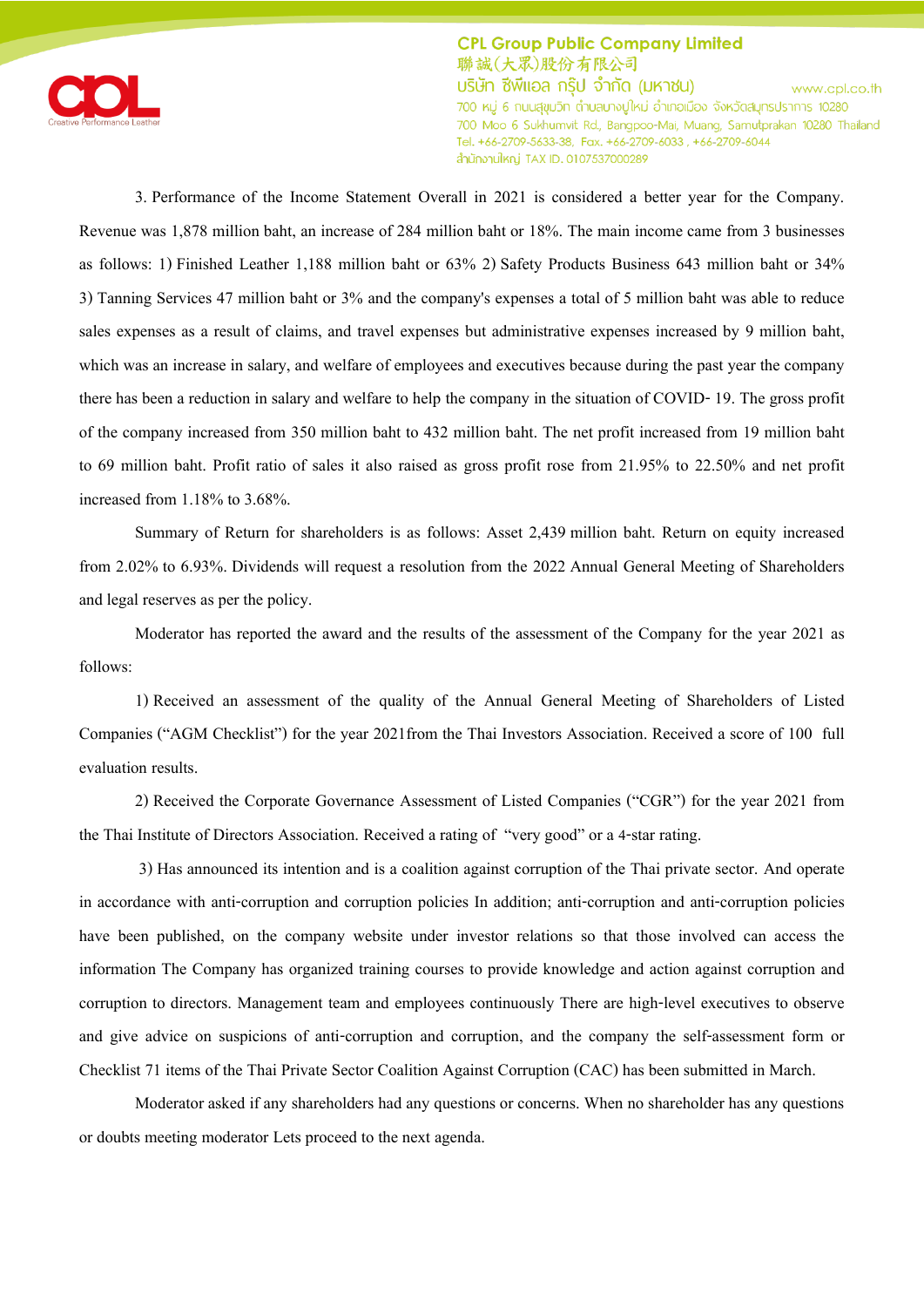

## **Agenda 3 : To consider and approve the Balance Sheet (Statement of Finance Position) and the Statement of Income for the year ended December 31, 2021.**

The Chairman assigned the moderator to declare to the meeting that The Company has prepared the financial statements for the period ended December 31, 2021, which have been audited and certified by the auditors of CWWP Company Limited, gave an unqualified opinion. and passed the consideration of the Audit Committee and passed the approval of\*the Board of Directors already. The meeting moderator invited Mr. Niteepong Techamontrikul, Chief Financial Officer to report The summary of the financial statements is as follows: Total assets 2,439.13 million baht, Total liabilities 1,443.03 million baht, Shareholders' equity 996.09 million baht, and Net profit 69.05 million baht, Net profit per share 0.16 baht.

The Board of Directors agreed to propose to the meeting. To approve Annual financial statements for the year ended December 31, 2021 that the auditor has audited.

Moderator of the meeting Inquired whether any shareholders have any questions or concerns or have additional suggestions or not. There were no shareholder has any further questions or concerns. The moderator of the meeting requested the meeting to consider and approve the financial statements for the year ended December 31, 2021, audited by the auditor.

**Resolution:** The meeting passed a resolution with a majority vote of the shareholders who attended the meeting and had the right to vote to approve the financial statements for the year ended December 31, 2021, audited by the auditor as proposed with the following votes.

| Approved by     | 372,976,135              | Votes. | Equivalent to | 99.9999 | percent |
|-----------------|--------------------------|--------|---------------|---------|---------|
| Disapproved by  |                          | Votes. | Equivalent to | 0.0000  | percent |
| Abstained by    | $\overline{\phantom{a}}$ | Votes. | Equivalent to | -       | percent |
| Invalid Ballots | ۰                        | Votes. | Equivalent to | -       | percent |

#### **Agenda 4 : To consider and approve the allocation or annual profit year 2021 and dividend payment.**

The Chairman assigned the moderator to report to the meeting that according to Section 116, the Public Limited Act B.E. 2535, stating that 'The Company must allocate part of the annual net profit as a reserve fund of not less than five percent of the net profit. It was yearly deducted by the accumulated loss brought forward (if any) until this reserve is not less than ten percent of the registered capital. Except for the company, there will be regulations or other laws requiring more reserves than that. 'In 2021, the company had a net profit of 69.05 million baht. The Board considered and agreed to propose to the 2022 Annual General Meeting of Shareholders to approve the dividend payment for the year 2021 at the rate of 0.05 baht per share (before income tax), totaling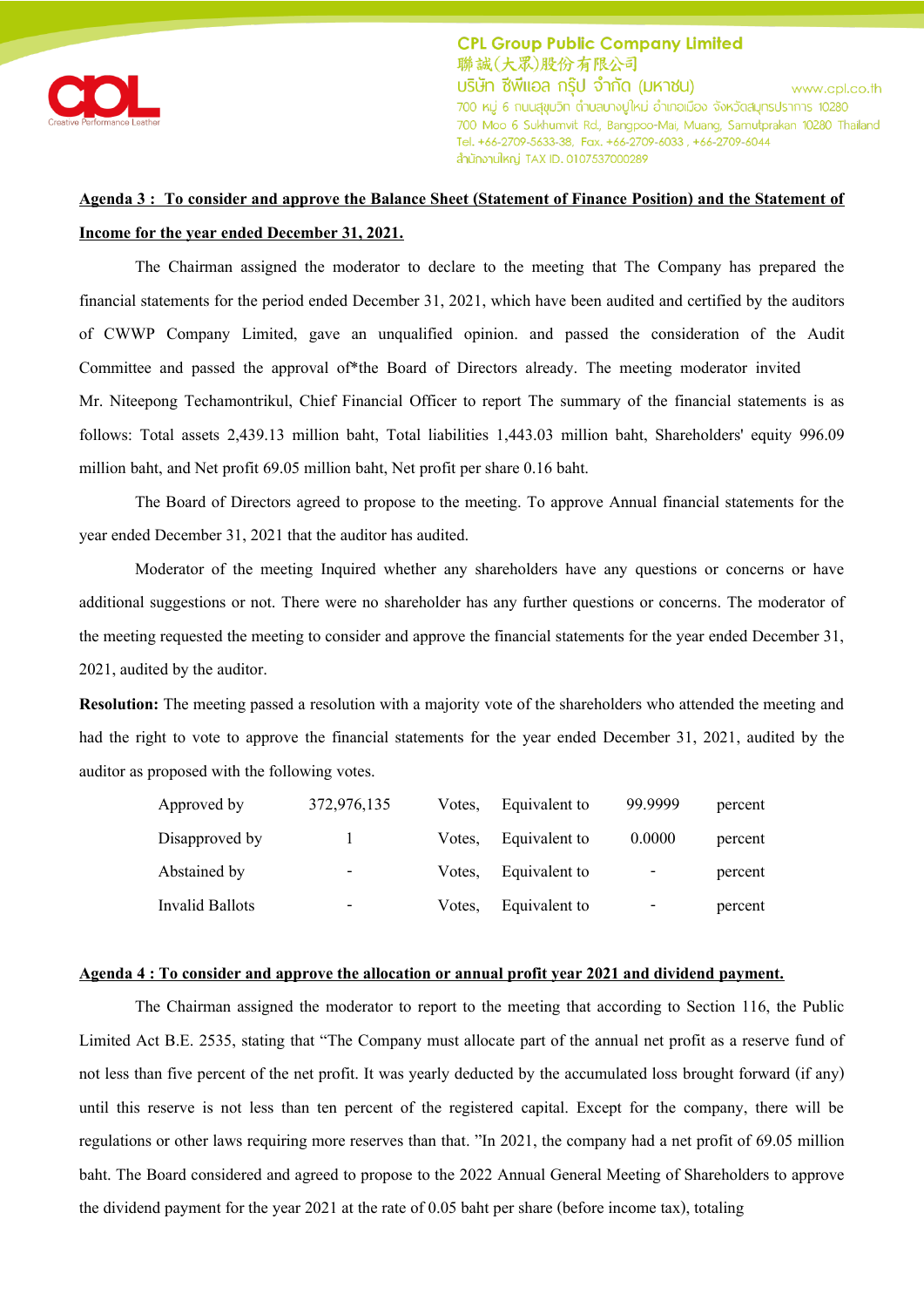

21,992.17 baht or 31.85%. In this regard, a dividend of 0.05 baht per share and the record date for determining the list of shareholders for receiving dividends (Record Date) is on March 10, 2022. The company determines the annual dividend payment on May 20, 2022, and allocates part of the net profit as the legal reserve of 3,452,938.92 baht.

The moderator inquired whether any shareholders had any questions or concerns. There were no questions or opinions from shareholders, the meeting moderator asked the meeting to approve the dividend payment for the year 2021 at the rate of 0.05 baht per share (before income tax), totaling 21,992,217 baht and allocating part of the net profit as the legal reserve of 3,452,938.92 baht.

**Resolution:** The meeting passed a resolution with a majority vote of the shareholders who attended the meeting and had the right to vote to approve the dividend payment for the year 2021 at the rate of 0.05 baht per share, totaling 21,992,217 baht or 31.85% of net profit and allocate a portion of the net profit as the legal reserve of 3,452,938.92 baht, the deadline for submitting the list of eligible shareholders to receive dividends on March 10, 2022 and the dividend payment date on May 20, 2022 as follow:

| Approved by     | 372,976,135              | Votes. | Equivalent to | 99.9999 | percent |
|-----------------|--------------------------|--------|---------------|---------|---------|
| Disapproved by  |                          | Votes. | Equivalent to | 0.0000  | percent |
| Abstained by    | $\overline{\phantom{0}}$ | Votes. | Equivalent to | -       | percent |
| Invalid Ballots |                          | Votes, | Equivalent to | -       | percent |

# **Agenda 5 : To consider and approve the appointment of the directors to replace those who will retire by rotation in 2022.**

The Chairman assigned the moderator declared to the meeting that according to the Public Limited Companies Act B.E. 2535 and the Company's Articles of Association No. 13 stipulate that at every annual general meeting If the number of directors cannot be divided into three parts, then the number nearest to 1 in 3 must resign in the first and second year after the registration of the company, to draw lots, whoever will leave, for the following years, the longest - serving directors may be re-elected. Those who have completed their terms may be re-elected. Therefore, in 2022 there are 3 directors who must retire by rotation, consisting of

| 1. Mr. Kuo Shih Lun            | Director/ Executive Director                                |
|--------------------------------|-------------------------------------------------------------|
| 2. Mr. Kitichai Wongcharoensin | Director/ Executive Director/ Investment Advisory Committee |
| 3. Mr. Supapat Ongsangkung     | Independent Director/ Chairman of Audit Committee/          |
|                                | Chairman of Advisory Investment Board                       |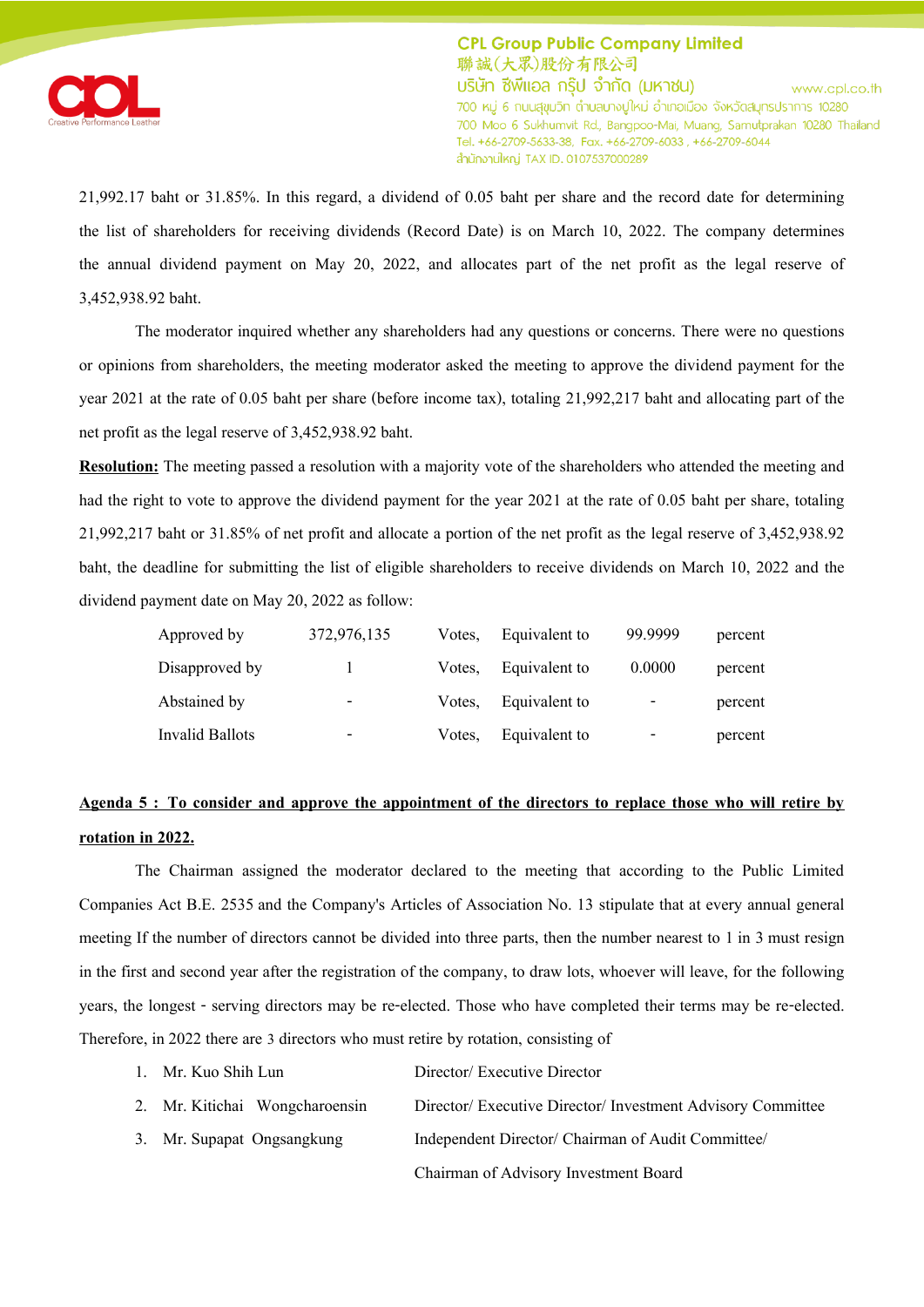

As already informed that the company announced on the company website and announced on the website of the Stock Exchange of Thailand invitation to shareholders to nominate persons qualified person Public Act 1992, nominated persons to be elected as company directors between November 15, 2021 and January 15, 2022 it appears that no shareholder nominated any person to the company. For this agenda, The nominated directors, Mr. Kuo Shih Lun and Mr. Kitichai Wongcharoensin returned to be the Company's directors, expressed the intention of voting on this agenda item, and requested the meeting to consider the election of individual directors.

The moderator inquired whether any shareholders had any questions or concerns. There were no questions or opinions from shareholders, the meeting's moderator asked the panel to consider and approve the election of directors in place of the directors who retired by rotation individually. Therefore, all shareholders were requested to vote in case of agreeing, disagreeing, or abstaining votes through the E–Meeting.

**Resolution:** The meeting appointment of directors to replace those retiring by rotation, 3 persons as follows:

5.1 Mr. Kuo Shih Lun by the meeting passed a resolution with a majority vote of the shareholder who attended and voted at the Meeting as follow:

| Approved by     | 367,609,155 | Votes. | Equivalent to | 99.9999 | percent |
|-----------------|-------------|--------|---------------|---------|---------|
| Disapproved by  |             | Votes. | Equivalent to | 0.0000  | percent |
| Abstained by    | 5,366,980   | Votes. | Equivalent to | -       | percent |
| Invalid Ballots | -           | Votes. | Equivalent to | -       | percent |

(Mr. Kuo Shih Lun omitted in this agenda, exclude the calculation base of 5,366,980 shares)

5.2 Mr. Kitichai Wongcharoensin by the meeting passed a resolution with a majority vote votes of the shareholder who attended and voted at the Meeting as follow:

| Approved by     | 366,991,335 | Votes. | Equivalent to | 99.9999 | percent |
|-----------------|-------------|--------|---------------|---------|---------|
| Disapproved by  |             | Votes. | Equivalent to | 0.0000  | percent |
| Abstained by    | 5,984,800   | Votes. | Equivalent to | -       | percent |
| Invalid Ballots |             | Votes. | Equivalent to | -       | percent |

(Mr. Kitichai Wongcharoensin omitted in this agenda, exclude the calculation base of 5,984,800 shares) 5.3 Mr. Supapat Ongsangkung by the meeting passed a resolution with a majority vote of the shareholder who attended and voted at the Meeting as follow:

| Approved by     | 372,976,135 | Votes. | Equivalent to | 99.9999 | percent |
|-----------------|-------------|--------|---------------|---------|---------|
| Disapproved by  |             | Votes. | Equivalent to | 0.0000  | percent |
| Abstained by    | -           | Votes. | Equivalent to | -       | percent |
| Invalid Ballots | -           | Votes. | Equivalent to | -       | percent |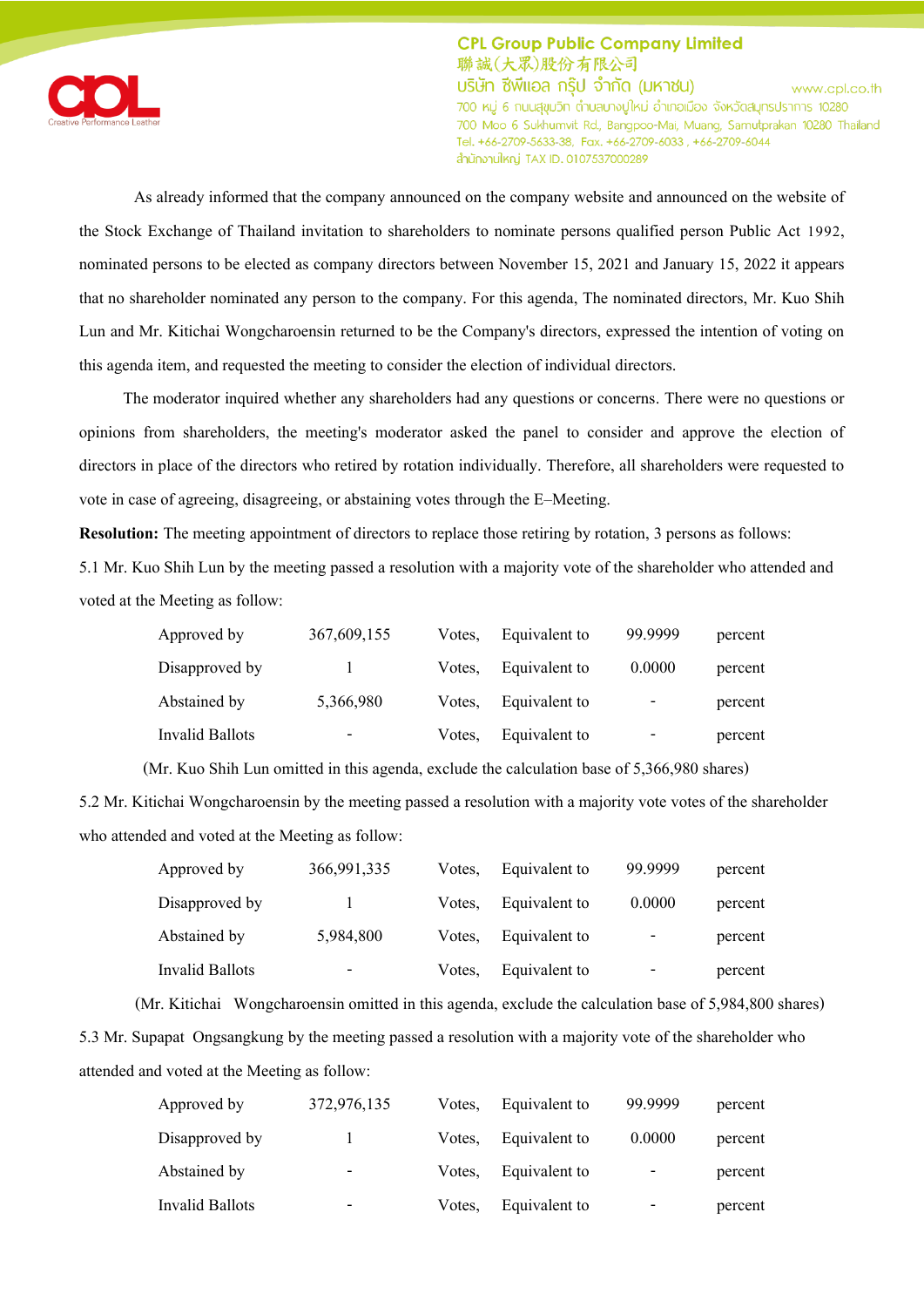

## **Agenda 6 : To consider and approve the remuneration of the Company Board of director's for the year 2022**.

The Chairman assigned the moderator declared to the meeting that according to Article 14 of the Company's Articles of Association, the directors are entitled to receive remuneration from the Company in the form of rewards, meeting allowances, gratuities, bonuses or other benefits. According to regulations or as the shareholders' meeting will consider which may be defined as a certain amount or placed as a basis and will be scheduled from time to time or will be effective forever until there is a change and in addition to receiving allowances and benefits according to various company regulations by comparing references to listed companies in the stock exchange and considering the performance along with business investment policy to increase the ability of the company to compete.

The Board of Directors agreed to propose to the meeting, to approve the remuneration of the Company Board of director's a total amount not exceeding 8 million baht, which is an increase from 2021 in amount of 2 million baht. If any director who are the Company's employee will receive monthly remuneration excluded the remuneration as an employee of the company.

|                                   | <b>Year 2022</b><br><b>Year 2021</b><br>(Proposed year) |                 | <b>Year 2020</b> |
|-----------------------------------|---------------------------------------------------------|-----------------|------------------|
|                                   |                                                         |                 |                  |
| Directors' remuneration (MB/Year) | not exceed 8 MB                                         | not exceed 6 MB | not exceed 6 MB  |
| Number of Directors (person)      |                                                         |                 |                  |

Details of remuneration for each committee are as follows:

|                                                                                                      | <b>Year 2022</b>                       |                    | <b>Year 2021</b>    |            |  |
|------------------------------------------------------------------------------------------------------|----------------------------------------|--------------------|---------------------|------------|--|
|                                                                                                      | (Proposed to the meeting for approval) |                    |                     |            |  |
| <b>Position</b>                                                                                      | Monthly                                |                    | Monthly             | Meeting    |  |
|                                                                                                      | remuneration                           | Meeting Attendance | remuneration        | Attendance |  |
|                                                                                                      | (Baht/person/month)                    |                    | (Baht/person/month) |            |  |
| 1. Board of Director                                                                                 |                                        |                    |                     |            |  |
| Chairman                                                                                             | 30,000.00                              | 20,000.00          | 20,000.00           | 15,000.00  |  |
| Member                                                                                               | 20,000.00                              | 15,000.00          | 20,000.00           | 10,000.00  |  |
| 2. Audit Committee                                                                                   |                                        |                    |                     |            |  |
| Chairman                                                                                             | 10,000.00                              | 15,000.00          |                     | 15,000.00  |  |
| Member                                                                                               | 10,000.00                              | 10,000.00          |                     | 10,000.00  |  |
| 3. Sub Committee                                                                                     |                                        |                    |                     |            |  |
| (Nomination and Remuneration Committee, Risk Management Committee and Investment Advisory Committee) |                                        |                    |                     |            |  |
| Chairman                                                                                             | -                                      | 15,000.00          |                     | 15,000.00  |  |
| Member                                                                                               | $\overline{\phantom{0}}$               | 10,000.00          |                     | 10,000.00  |  |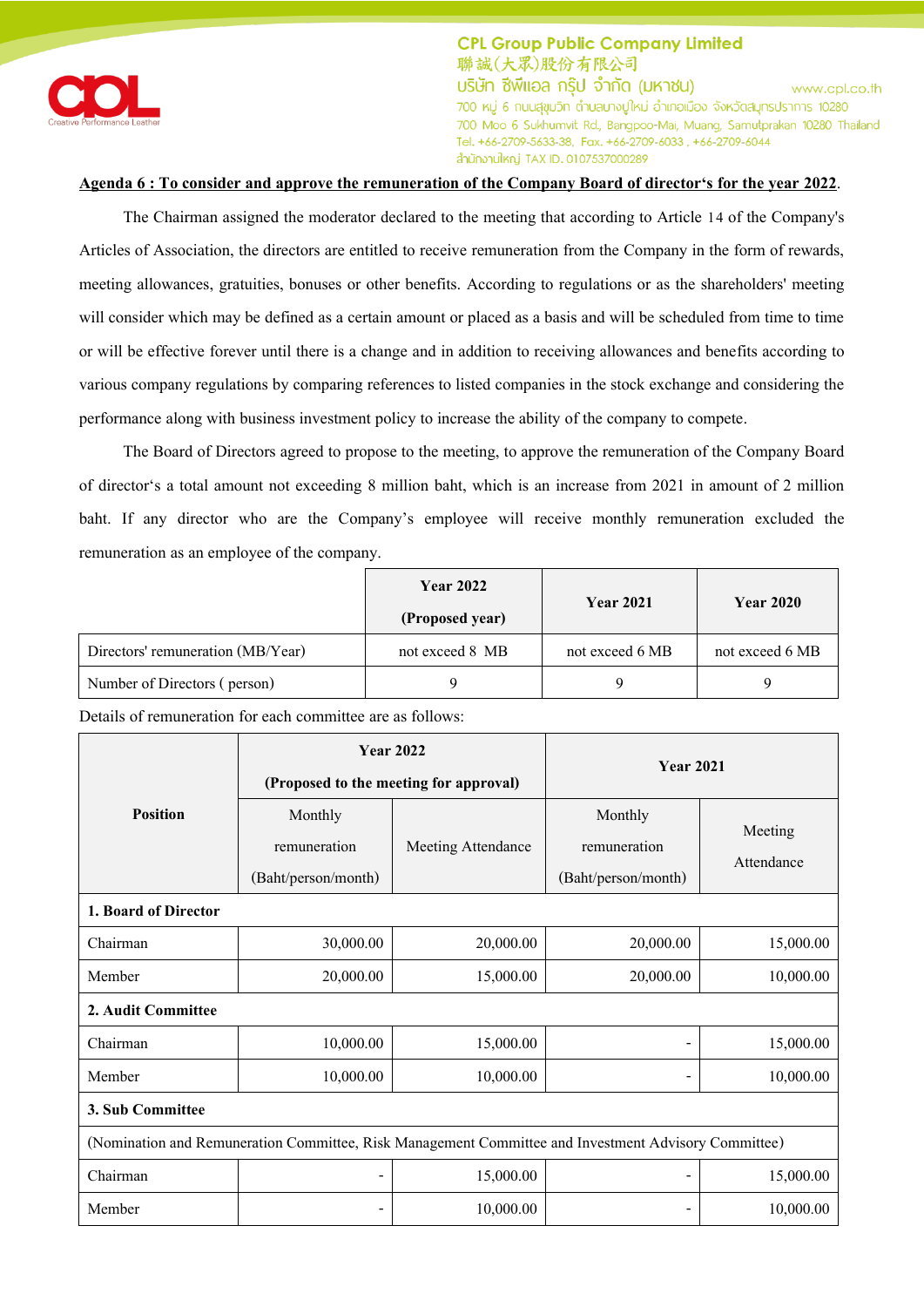

The moderator asked whether any shareholders had any questions or concerns or any additional suggestions. There were no questions or concerns or any additional suggestions. The moderator requested the meeting to approve the remuneration of the directors for the year 2022 with an affirmative resolution of not less than two-third of total number of votes of the shareholder present at the meeting and eligible to vote.

**Resolution:** The Meeting resolved to approve the remuneration for directors for the year 2022 as follow:

| Approved by     | 372,976,135 | Votes. | Equivalent to | 99.9999 | percent |
|-----------------|-------------|--------|---------------|---------|---------|
| Disapproved by  |             | Votes. | Equivalent to | 0.0000  | percent |
| Abstained by    | -           | Votes. | Equivalent to | -       | percent |
| Invalid Ballots | -           | Votes. | Equivalent to | -       | percent |

## **Agenda 7: To consider the appointment of the auditor and the audit fee for year 2022.**

The Chairman assigned the moderator declared to the meeting that to comply with Section 120 of the Public Limited Companies ACT B.E. 2535 prescribed that the auditors and their fee shall be appointed or re-appointed and determined annually by the Annual General Meeting of Shareholders.

The Audit Committee considers the qualification and performance of the auditor by the Audit Committee and including the appropriateness of the audit fee in 2022. The Audit Committee agreed that the auditor's expertise and experience as well as working standards are beneficial to the company. The Audit Committee found it appropriate to propose auditors. The nominated auditors from CWWP Co., Ltd. has no relationship with , or any interest in the company, the executive, major shareholders or any related persons, therefore, they are able to audit and comment on the financial statement of the Company independently.

The Board agreed with the Audit Committee and recommends the Annual General Meeting of Shareholder 2022 approve the appointment of the auditor and audit fees as follows:

Ms. Choticha Lertwilai Certified Public Accountant No.12258 and/or and/or Ms. Waraporn Intaraprasit Certified Public Accountant No. 7881 and/or Ms. Waraporn Panpakdeenupong Certified Public Accountant No. 12261 and/or Ms. Wanraya Puttasatien Certified Public Accountant No. 4387. The nominated auditor have not review, audited and expressed opinions on the Company's Financial Statements for seven consecutive or nonconsecutive years, and fixing amount of THB 1,730,000.

The moderator asked whether any shareholders had any questions or concerns or any additional suggestions. There were no questions or concerns or any additional suggestions. The moderator requested the meeting to appoint auditors and fix the auditing fee for the year 2022. The agenda was adopted with the majority of the total number of votes of the shareholders present at the meeting and eligible to vote.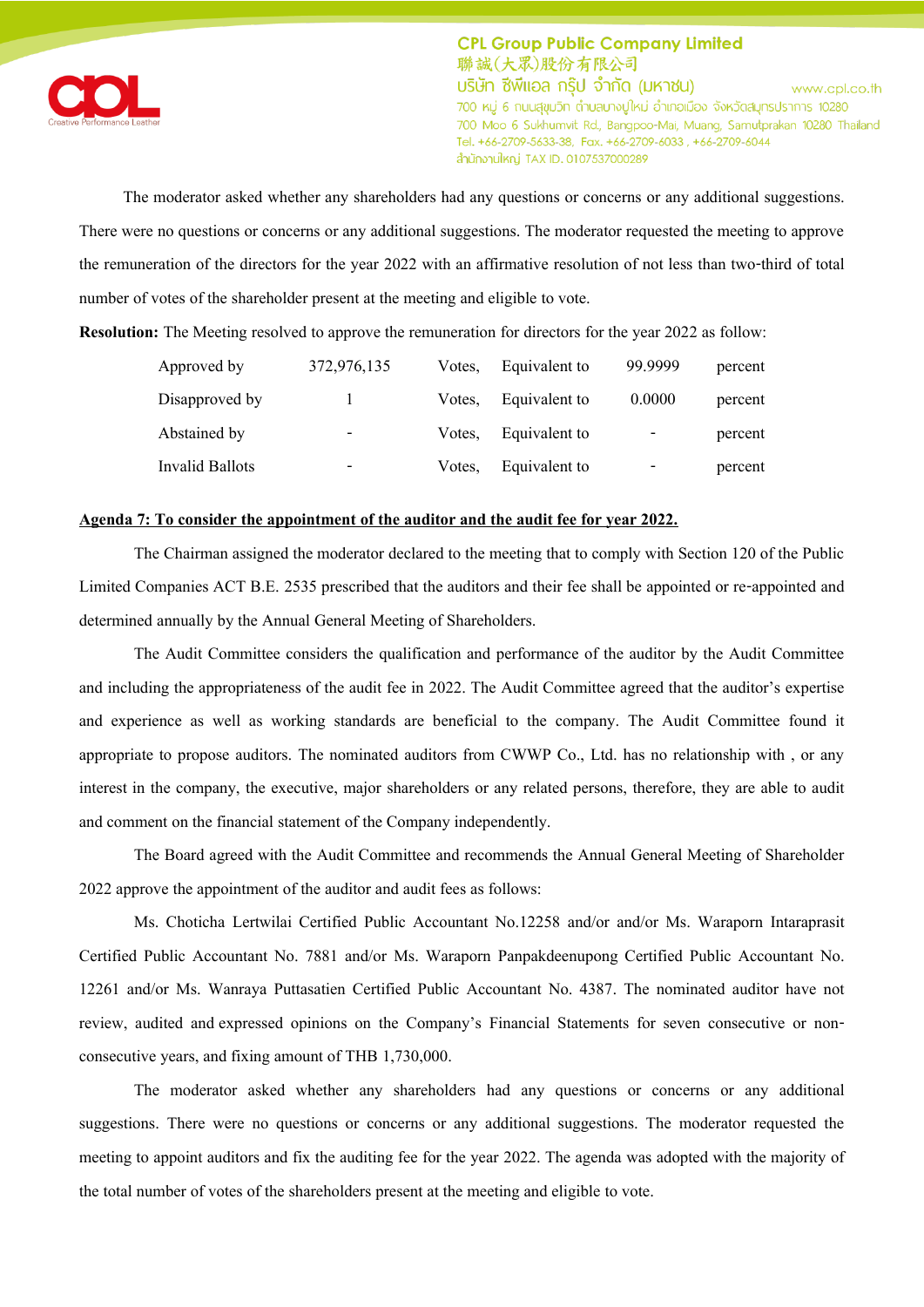

**Resolution:** The meeting resolved to appoint auditors and fix the auditing fee for the year 2022 as follow:

| Approved by     | 372,976,135 | Votes. | Equivalent to | 99.9999 | percent |
|-----------------|-------------|--------|---------------|---------|---------|
| Disapproved by  |             | Votes. | Equivalent to | 0.0000  | percent |
| Abstained by    | ۰           | Votes. | Equivalent to | -       | percent |
| Invalid Ballots | -           | Votes. | Equivalent to | -       | percent |

#### **Agenda 8 : To amend the objectives of the company and amending the memorandum of Association Clause 3**

The Chairman assigned the moderator declared to the meeting that according to the Public Company Act B.E. 2535, Section 31 states that an application for registration of amendments to the Memorandum of Association or the Articles of Association of the Company. The applicant for registration must attach a reserve of the minutes of the shareholders' meeting which resolves to amend the Memorandum of Association or the articles of association of the company along with the registration application.

Board of Directors' meeting it was resolved to propose to the shareholders' meeting to consider and approve the amendment of Clause 3 of the Memorandum of Association (Objective) to be in line with the law and in accordance with government regulations and covers the business that the Company will operate in the future. Therefore, the Company will have a total of 59 new objectives from 47 items.

The moderator asked whether any shareholders had any questions or concerns or any additional suggestions. There were no questions or concerns or any additional suggestions. The moderator requested the meeting to approve to amend the objectives of the company and amending the memorandum of Association Clause 3 the resolution for this agenda requires three-fourths of votes of the shareholders attending the meeting and authorized for voting.

**Resolution:** The meeting resolved to amend the objectives of the company and amending the memorandum of Association Clause 3 as follow:

| Approved by     | 372,976,135 | Votes. | Equivalent to | 99.9999 | percent |
|-----------------|-------------|--------|---------------|---------|---------|
| Disapproved by  |             | Votes. | Equivalent to | 0.0000  | percent |
| Abstained by    | -           | Votes. | Equivalent to | -       | percent |
| Invalid Ballots | -           | Votes. | Equivalent to | -       | percent |

#### **Agenda 9 : To consider other matters.**

This agenda is set for the meeting to ask questions or, For the Board of Directors to clarify, ask for permission to read queries and suggestions from shareholders. Therefore, no other matters will be presented to